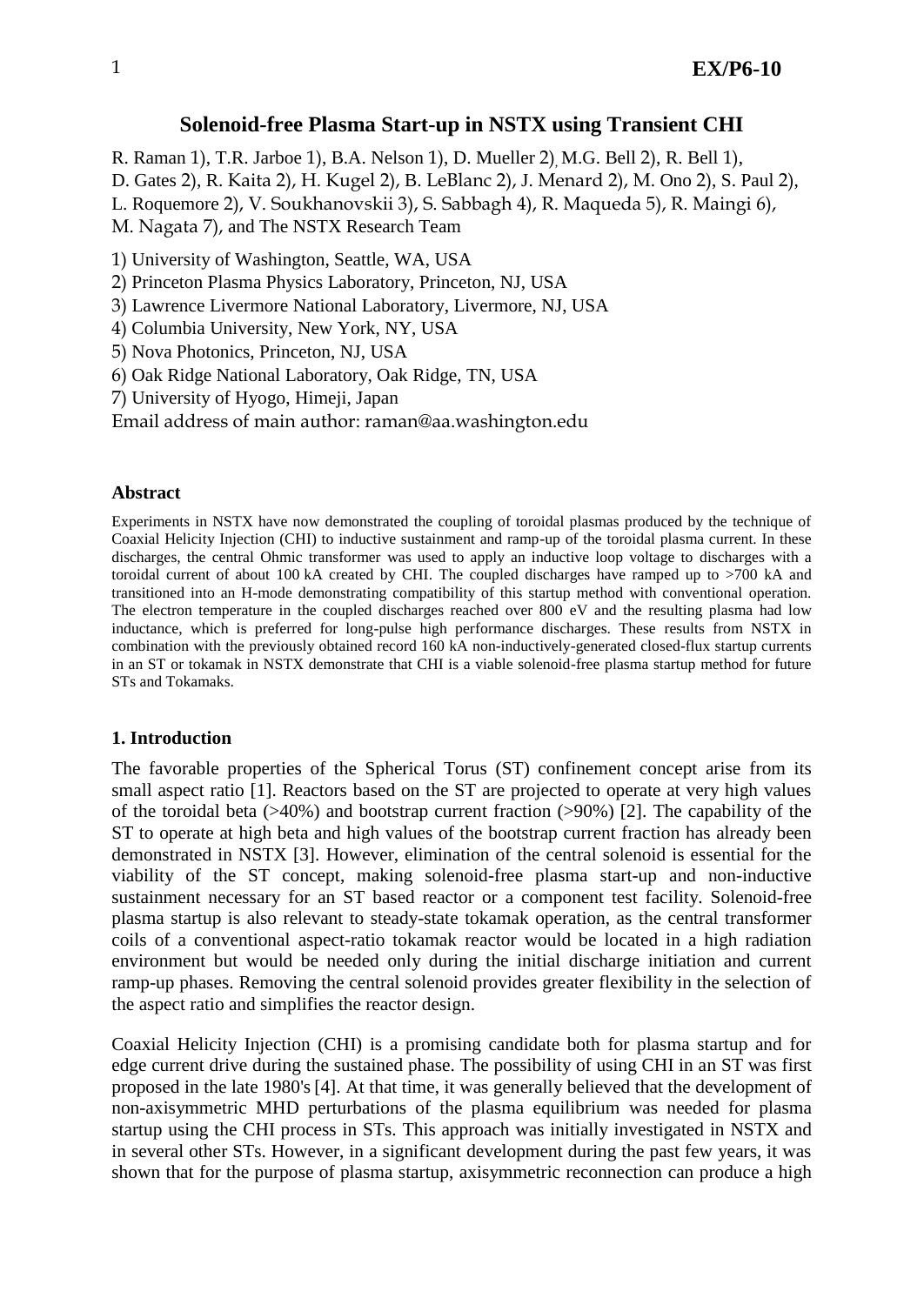quality startup equilibrium. This new method, referred to as *transient* CHI, was first demonstrated on the HIT-II experiment at the University of Washington [5]. The method has now been successfully used on NSTX for a demonstration of solenoid-free plasma start up and successful coupling to subsequent inductive drive. The coupled discharges have ramped up to >700 kA. In addition, discharges that used 4 MW of neutral beam heating, transitioned into an H-mode demonstrating compatibility of this startup method with conventional highperformance H-mode operation.

# **2. Transient CHI Startup in NSTX**

NSTX has a major/minor radius of 0.86/0.68 m and a toroidal magnetic field at the nominal major radius up to 0.55 T. It is equipped with a central solenoid providing up to 0.7 Wb of inductive flux (double swung) which can generate plasma currents up to 1.5 MA. The outer poloidal field coils needed for equilibrium control are located about 0.5 m away from the plasma boundary. The entire plasma facing boundary of NSTX is composed of graphite tiles. NSTX routinely applies conventional helium and deuterium glow discharge cleaning as wall conditioning techniques. In the past, boronization of the plasma facing surfaces has been used but in the last two years, lithium coating of the lower divertor plates has been investigated and developed as an alternate wall conditioning method.

As shown in Figure 1, CHI is implemented by injecting current through the plasma from an external circuit along poloidal field lines that connect the lower divertor plates in the presence of a toroidal magnetic field. NSTX uses the lower divertor plates as the injector. The opposite end consisting of the upper divertor plates is referred to as the absorber. The **ExB** plasma drift is away from the injector region and into the absorber region. The initial poloidal field connecting the inner and outer divertor plates in the injector region is produced using the lower divertor coils, as shown in Figure 1.

For successful application of the transient CHI process, five requirements need to be satisfied. The first requirement is that there must be sufficient energy in the capacitor bank to produce the "bubble-burst" current, i.e. the injector current  $I_{ini}$  at which the  $J_{pol} \times B_T$  force can overcome the field line tension in the injector, and cause the plasma to expand into the chamber above. The minimum injector current to meet the bubble burst condition is given as:  $I_{inj} = 2 \psi_{inj}^2 / (\mu_0^2 d^2 I_{TF})$ , where  $\psi_{inj}$  is the poloidal flux at the injector insulating gap,  $I_{TF}$  is the total current in the toroidal field coil and  $\vec{d}$  is the width of injector flux "footprint" [4] on the electrodes. For NSTX conditions, injector currents as low as 1.5 kA satisfy this condition.

The second requirement is related to how quickly the CHI discharge can fill the vessel. This is dependent on the applied injector voltage as this sets the rate at which toroidal flux crosses the injector and absorber gaps:  $V_{inj} = d\phi_{tor}/dt$ . For nominal NSTX conditions and 1 kV across the injector electrodes, the time needed to displace all of the toroidal flux within the vacuum vessel is about 1.4 ms.

The third requirement is that there should be sufficient electrical energy in the capacitor bank to fully ionize and heat all of the injected gas. Typically, for deuterium gas, about 120 eV per ion is needed for ionization and to increase the plasma temperature to 20 eV. This is generally a more difficult requirement to satisfy, as gas breakdown is easier at higher pressures where more energy is then required. On NSTX it has been possible to decrease the total amount of injected deuterium to  $\sim$ 2 Torr-liter, which is similar to the amount of gas normally used for inductive startup, by injecting it in a cavity below the gap between the lower divertor plates. Initial experiments at modest voltages, ~1.4 kV, on the capacitor bank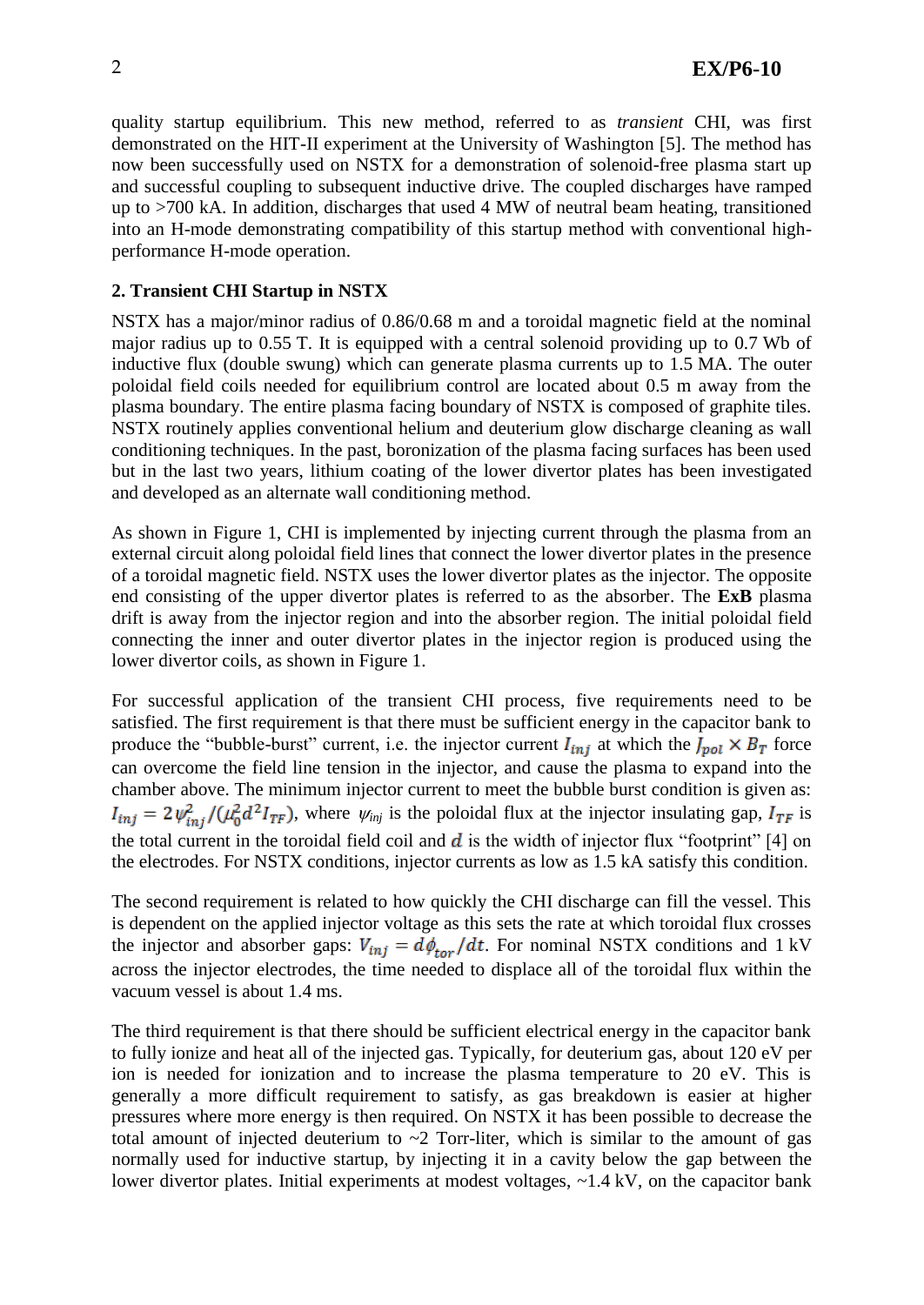benefited from a 10 kW, 18 GHz Electron Cyclotron Heating (ECH) pre-ionization source. However, at capacitor bank charging voltages of 1.6 kV and higher, reliable gas breakdown was possible without the use of ECH. During 2008 ECH pre-ionization was not used in any of the CHI started discharges.



*Fig.1: On the left, is a line drawing showing the main components in NSTX required for plasma startup using the CHI method. Top-right: CHI injector current and plasma current for a CHI-only started discharge and bottom-right: fast camera fish-eye images of the plasma at 7.2, 8 and 11 ms during the discharge. Note that after 10 ms the injector current is zero, so the CHI power supply is no longer driving the plasma load. The remaining toroidal plasma current flows in closed flux equilibrium, as seen in the fast camera image at 11 ms, which then decays resistively.*

The fourth requirement relates the maximum final toroidal plasma current  $I_p$  that can be produced to the energy available from the capacitor bank:  $0.5L_pI_p^2 < E_{cap} = 0.5CV^2$ . The inductance of the toroidal plasma current on typical equilibrium in NSTX is about  $0.5 \mu$ H. For the present NSTX capacitor bank, the upper limit on the CHI produced toroidal plasma current is about 500 kA. The final requirement is that the flux footprints on the CHI electrodes should be sufficiently narrow. On NSTX the lower divertor coils located outside the vessel are used to provide the injector flux shaping.

For transient CHI discharge initiation, the toroidal field coils and the poloidal field coils needed to produce the desired flux conditions in the injector region are first energized. A preprogrammed amount of deuterium gas is then injected into the cavity below the gap between the inner and outer lower divertor plates and the  $5 - 45$  mF capacitor bank charged at up to 1.7 kV is connected by an ignitron switch to the inner vessel and inner divertor plates acting as the cathode, and the outer divertor plates and passive stabilizer plates acting as the anode. This initiates the CHI discharge. After a programmed delay of  $3 - 10$  ms, when the plasma has expanded into the chamber and the toroidal plasma current is near its peak, the injector is short-circuited by an ignitron causing the injector current to rapidly decay. This produces reconnection of the magnetic field near the lower divertor plate region and causes the plasma column to detach from the injector region to form closed flux. A feature of CHI plasma generation using this method is that flux closure can be demonstrated unambiguously by the persistence of plasma current after the injector current has been reduced to zero. During recent experiments in NSTX, induction was then applied to the closed-flux plasma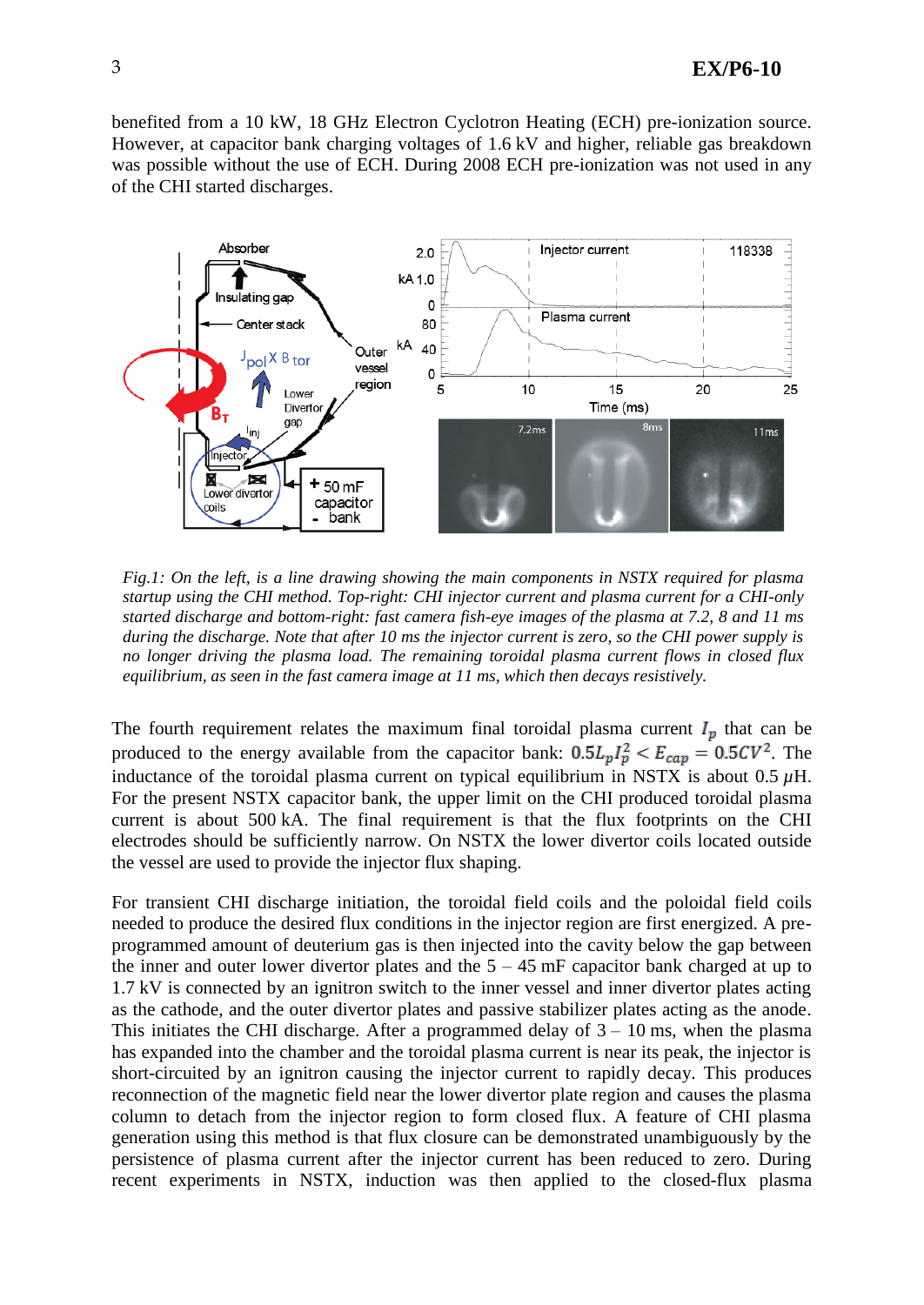equilibrium by ramping the current in the central solenoid to investigate coupling of the CHI produced current to conventional inductive operation.

#### **3. Experimental Results**

Figure 1 shows a discharge in which a CHI discharge is started with the central solenoid disconnected from its power supply. A 10 mF capacitor charged to 1.7 kV was used in this experiment to drive the injector current. In this discharge approximately 1.5 kA of injector current produces nearly 100 kA of plasma current, so the current multiplication, defined as the ratio of the plasma current to injector current, is nearly 70. At 10 ms, with nearly zero injector current, about 60 kA of toroidal plasma current remains on closed field lines. After the CHI injector current is reduced to zero, the CHI capacitor bank is no longer driving the plasma load. The only plausible explanation for the remaining toroidal plasma current is the creation of a closed flux equilibrium that then decays on an L/R time scale. The highest amount of closed-flux current produced in NSTX CHI discharges is 160 kA, which is a world record for non-inductively generated closed flux current in an ST or tokamak. In Reference 6, we show equilibrium reconstructions for CHI produced discharges based on fitting to external magnetic measurements, which demonstrate the presence of closed flux surfaces during the decay phase of the discharge.



*Fig 2: (a) Traces from a CHI started discharge that was coupled to induction using the central solenoid. Shown are the CHI injector current, the CHI produced plasma current, the pre-programmed loop voltage, the divertor D<sup>α</sup> signal and the applied neutral beam power. Note the steepening in the edge density gradient during the H-mode phase. (b) Shown are the electron temperature and density profiles from a Thomson scattering diagnostics soon after transition to H-mode and the ion temperature profile from a CHERS diagnostic.*

In Figure 2a, we show traces for the injector current, the plasma current, and the applied inductive loop voltage for a CHI started discharge, similar to that shown in Figure 1 that was then coupled to induction. In this discharge approximately 3 kA of injector current produces about 100 kA of toroidal current initially. During the decay phase of this current, induction is applied from the central solenoid by ramping its current from zero with a rectifier power supply with an open-circuit voltage of 4 kV. The decrease in the applied loop voltage over time is due to resistance in the central solenoid circuit. The external poloidal field coil currents needed for equilibrium are preprogrammed during the first 40 ms of the discharge. After that the standard NSTX plasma control system [7] is used to control the plasma radial and vertical position, using realtime data from external flux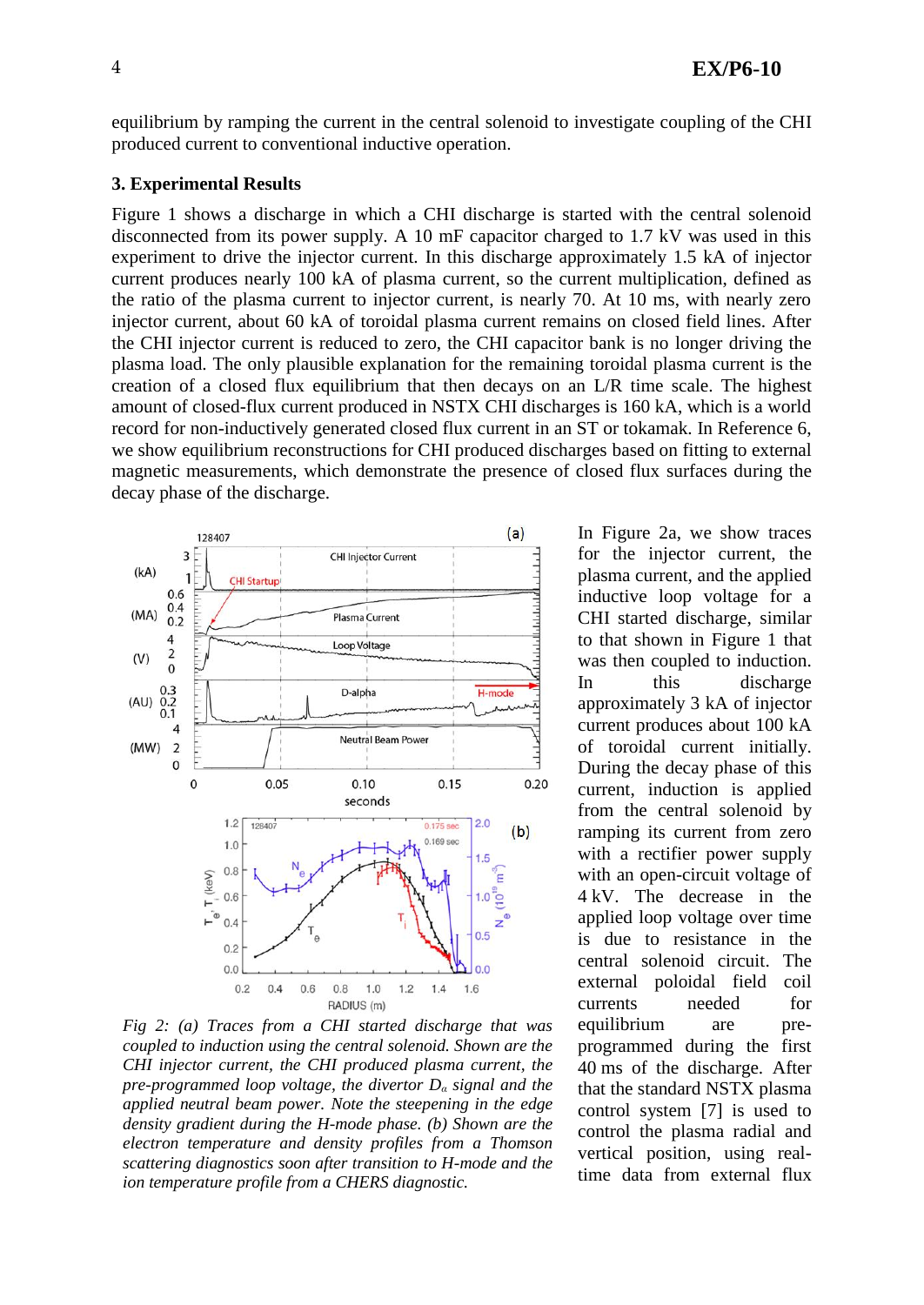loops and magnetic probes. This causes the decaying plasma current to ramp-up, reaching a peak value of 700 kA in this case. In this discharge, starting at about 40 ms, neutral beams are also injected at a power of 4 MW to heat the plasma. During the NB heating, the discharge transitions into an H-mode at 160 ms. Evidence of the H-mode is the characteristic drop in divertor  $D_{\alpha}$  emission (Figure 2a) and the development of a broad electron density (N<sub>e</sub>) profile measured by the Thomson scattering diagnostic (Figure 2b). Figure 2b also shows the electron temperature  $(T_e)$  from Thomson scattering and the ion temperature  $(T_i)$  profile from charge-exchange recombination spectroscopy (CHERS) for the discharge after the transition into H-mode. At 180 ms, the discharge has low internal inductance  $l_i = 0.64$ , central safety factor  $q(0) = 1.4$ , elongation  $\kappa = 2.1$  and an average triangularity  $\delta = 0.47$ . The fact that a CHI initiated discharge is able to transition to a discharge that has features suitable for a highperformance long-pulse operation bodes well for the application of this startup method to future machines.



*Fig. 3: Top – Plasma current traces for discharges operated with 5, 10 and 15 mF capacitor banks. Bottom – shown are the resulting line radiation signals from oxygen, carbon, Dα, a wide-field bolometer signal, the injector current and the injector voltage. LD stands for Lower divertor and UD for the Upper divertor region.*

The first attempts to add inductive drive to CHI initiated discharge resulted in no increase in the plasma current. However, in these discharges there was a significant increase in the O-II emission when the loop voltage was applied. It was not until extensive conditioning was performed in the form of  $D_2$  glow discharge cleaning (GDC) and electrode discharge conditioning that the plasma current was able to be increased by induction. Evidence for the need to condition the walls and/or divertor plates is shown in Figure 3. Shots taken with 1, 2, and 3 capacitor banks (5, 10 or 15 mF) in the CHI system differed primarily in the intensity of the low-Z (C and O) impurity emission. The plasma

current traces show that as the size of the capacitor bank is increased, the magnitude of the attained plasma current increases. Using 1 capacitor module (5 mF), the maximum in the plasma current is only 40 kA, with 3 modules (15 mF), the attained plasma current increases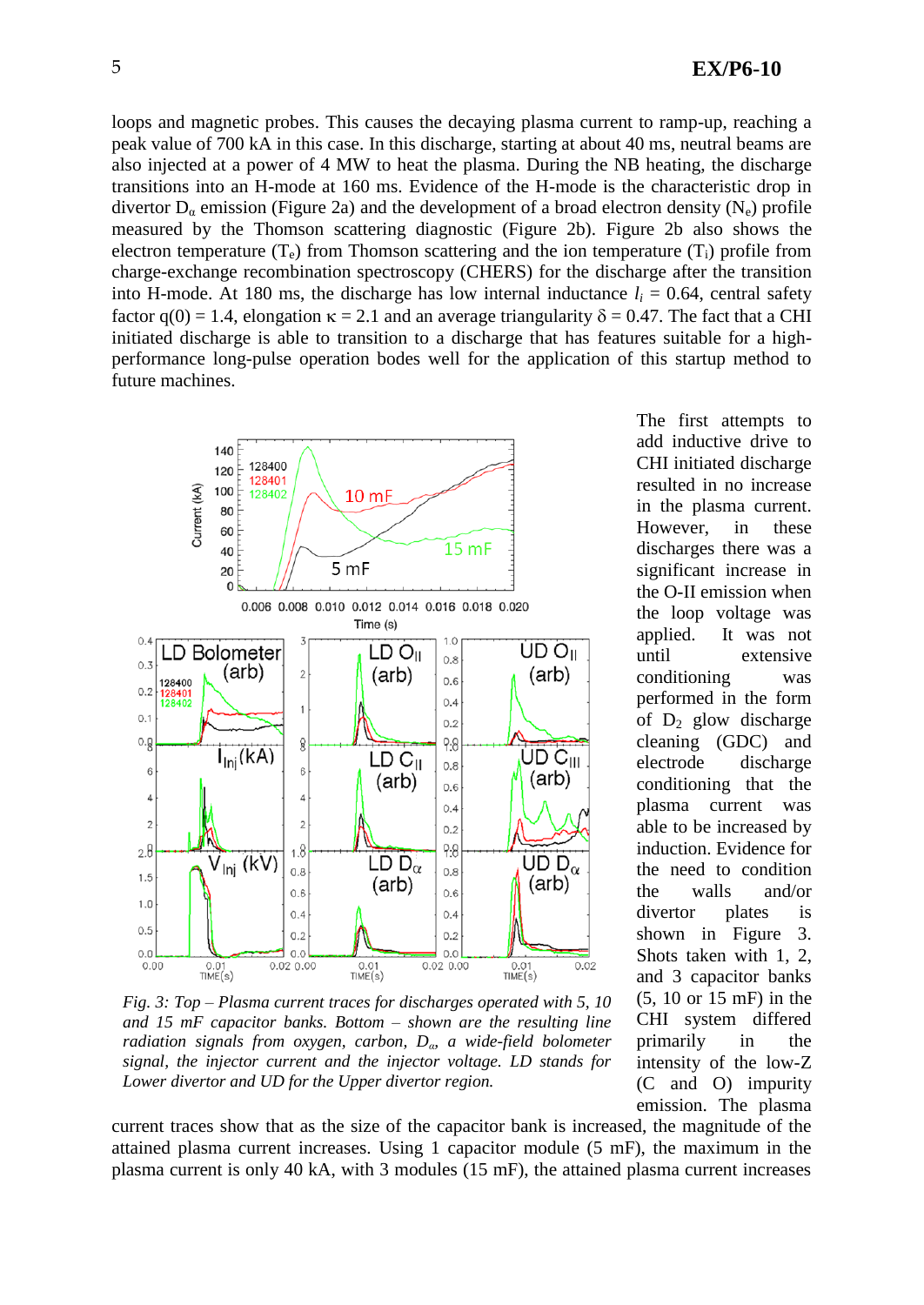to 140 kA. However, as the magnitude of the plasma current increases, its rate of increase during the subsequent inductive phase actually decreases. The discharge that uses three capacitors has the fastest current decay rate immediately after the CHI pulse and does not couple well to induction, even though the input power is highest for this discharge. This behavior is understood by examining the filter scope signals that show the oxygen and carbon line radiation signals in the upper and lower divertor region. These signals increase as the magnitude of the injector current increases. At a higher level of injector current more of the electrode surface contaminants are liberated into the plasma and contribute to increased energy losses during startup. The discharge with three capacitors also had increased levels of absorber arc current, which occurs when part of the injector current bridges the upper divertor gap and flows along the upper insulator surface thereby producing additional contaminants from the absorber region. In principle, as demonstrated on HIT-II [8], the absorber arc can be minimized or eliminated through control of the magnetic field pattern in the upper divertor region to minimize the amount of poloidal flux that connects the upper divertor plates.

As seen in Figure 3, with one and two capacitors, the line radiation signals do not change much, but with two capacitors there is a small increase in the signal from a wide-angle bolometer with a view over most of the plasma below the mid-plane of NSTX. Both the one and two capacitor cases couple well to induction, but the rate of current increase is higher for the one capacitor case. With three capacitors, however, the spectroscopic signals are significantly elevated and so is the radiated power signal. As demonstrated in experiments on HIT-II results [5], CHI discharge cannot couple to induction if the radiated power approaches the input Ohmic power. For these plasmas with about  $3 - 4$  V of applied loop voltage and at a plasma current of 100 kA, the input Ohmic power is less than 300 – 400 kW during the inductive coupling phase. Thus it is essential that during the startup phase that either (a) the radiated power be kept low or (b) some form of auxiliary heating system such as Electron Cyclotron Resonance Heating be used to heat the target plasma. During startup, because the plasma temperature is less than 20 eV the dominant radiation comes from low-Z impurities such as carbon and oxygen. For the graphite divertor plates used in NSTX, it is essential that surface contaminants be significantly reduced. On HIT-II which used graphite for the center stack and tungsten-coated stainless steel for the outer vessel, even with 30 kA of injected current the radiated power could be kept lower than the input Ohmic power [5], and because of this HIT-II discharges initiated by CHI showed significant saving of the inductive flux required to reach a given plasma current. A corresponding saving of inductive flux has not yet been demonstrated in NSTX. For the near term, low-Z impurity radiation could be reduced on NSTX through an extensive high-current electrode discharge cleaning effort to remove impurities, notably water, from the graphite tiles in the injector. Additionally newly installed coils in the upper divertor region will be used to eliminate the absorber arcs which also contribute impurities. Finally, a 350 kW ECH system capable of heating the startup plasma will be implemented on NSTX during 2010. With these techniques, NSTX discharges should be able to achieve reductions in the inductive flux consumption. However, it is useful to note that for a reactor that has no central solenoid, the essential requirement for start-up is that solenoid-free started currents be capable of coupling to an alternate non-inductive current drive system, and this can be made easier using additional heating sources. Additionally future machines are likely to use metal rather than carbon over a large part of the divertor plates to reduce tritium retention and this may reduce radiation from low-Z impurities during plasma startup.

Recently the possible benefits for CHI discharges of lithium coating applied to the lower divertor plates were also tested. During these experiments, lithium was evaporated from two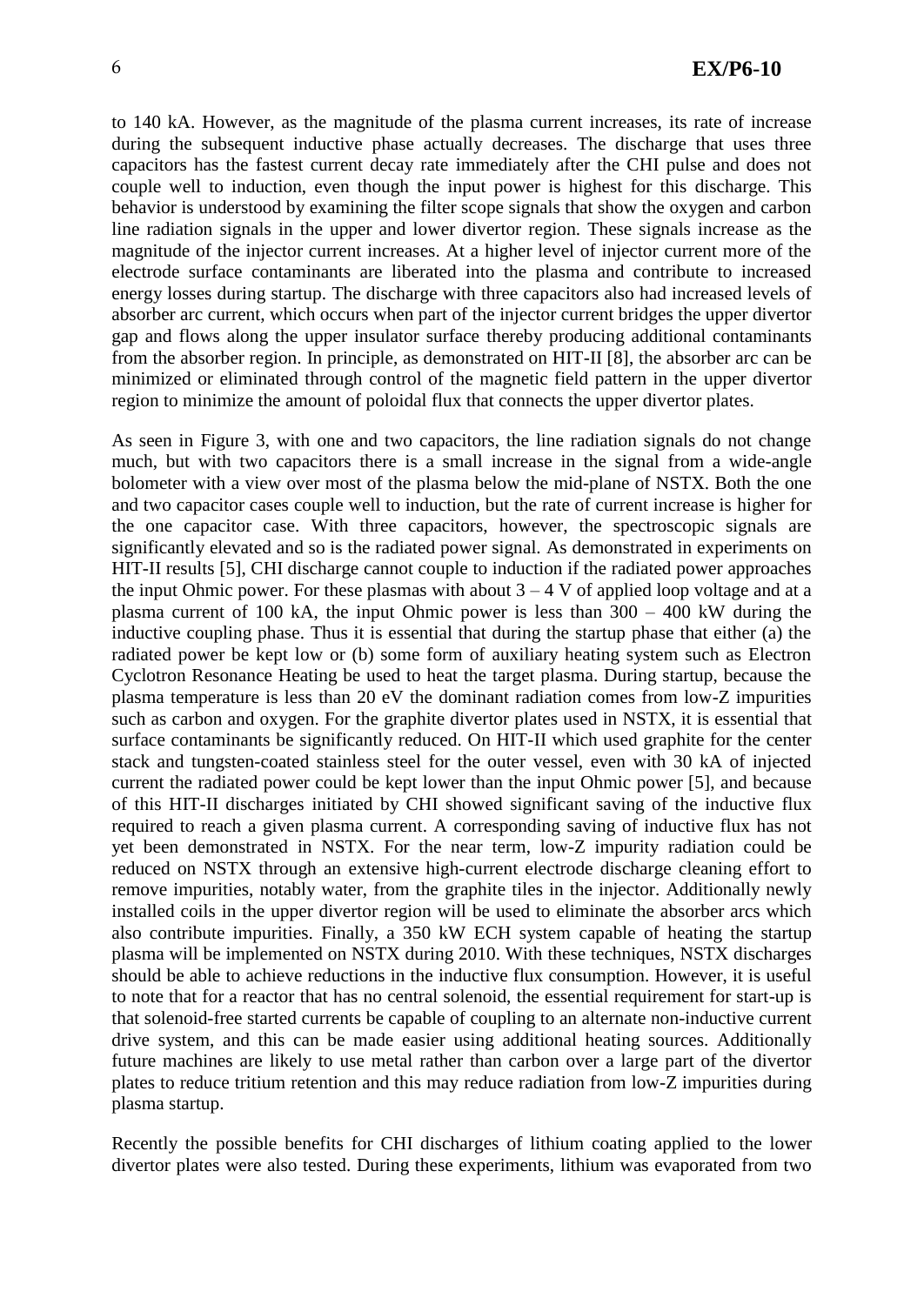ovens mounted at the top of the vacuum vessel onto the lower divertor region at a rate of 10 mg/minute for 10 minutes prior to the initiation of a CHI discharge. The evaporator system is described in a companion paper at this conference [9]. The immediate benefit of lithium was to make the CHI started discharges more reproducible. This is probably because of the fact that lithium has a much lower ionization energy  $(\sim 5 \text{ eV})$  than deuterium (13 eV), and can act as an pre-ionizing source for the bulk of the injected deuterium. It is useful to note that an effort to initiate CHI discharges in helium (ionization energy ~25 eV) was much more difficult. The application of lithium reduces recycling of deuterium at the electrode surfaces and it was anticipated that this would lower the density of the CHI produced plasma. At lower density the plasma should heat up to a higher temperature, which should reduce the L/R decay rate and thereby increase the current at the time that induction was applied. A similar effect was seen on the HIT-II experiments when titanium gettering was employed as a wall conditioning technique. However, despite the benefit of lithium conditioning to the reproducibility of CHI startup in NSTX, the magnitude of the initial plasma current produced by CHI did not increase with the use of lithium. The reason may be that the amounts of lithium used in present experiments were too small to observe the pumping effect on the fast time scale of the plasma initiation. However, on a longer time scale wall pumping was observed as shown in Figure 4, which compares two CHI started discharges with and without the application of lithium, but identical in all other respects. After coupling to induction, the discharge with lithium has a much lower density and reaches a higher plasma current.



*Fig 4: Comparison of discharges with and without the application of a Lithium evaporative coating on the lower divertor plates in NSTX. In the discharge with Li conditioning, the plasma density significantly decreases over time. Both discharges are otherwise similar in all other respects.*

### **4. Summary and Conclusions**

Using the method of transient CHI in NSTX, 160 kA of closed-flux toroidal current has been produced. Now, for the first time in NSTX, CHI started discharges have been successfully coupled to induction to show compatibility between CHI started discharges and the